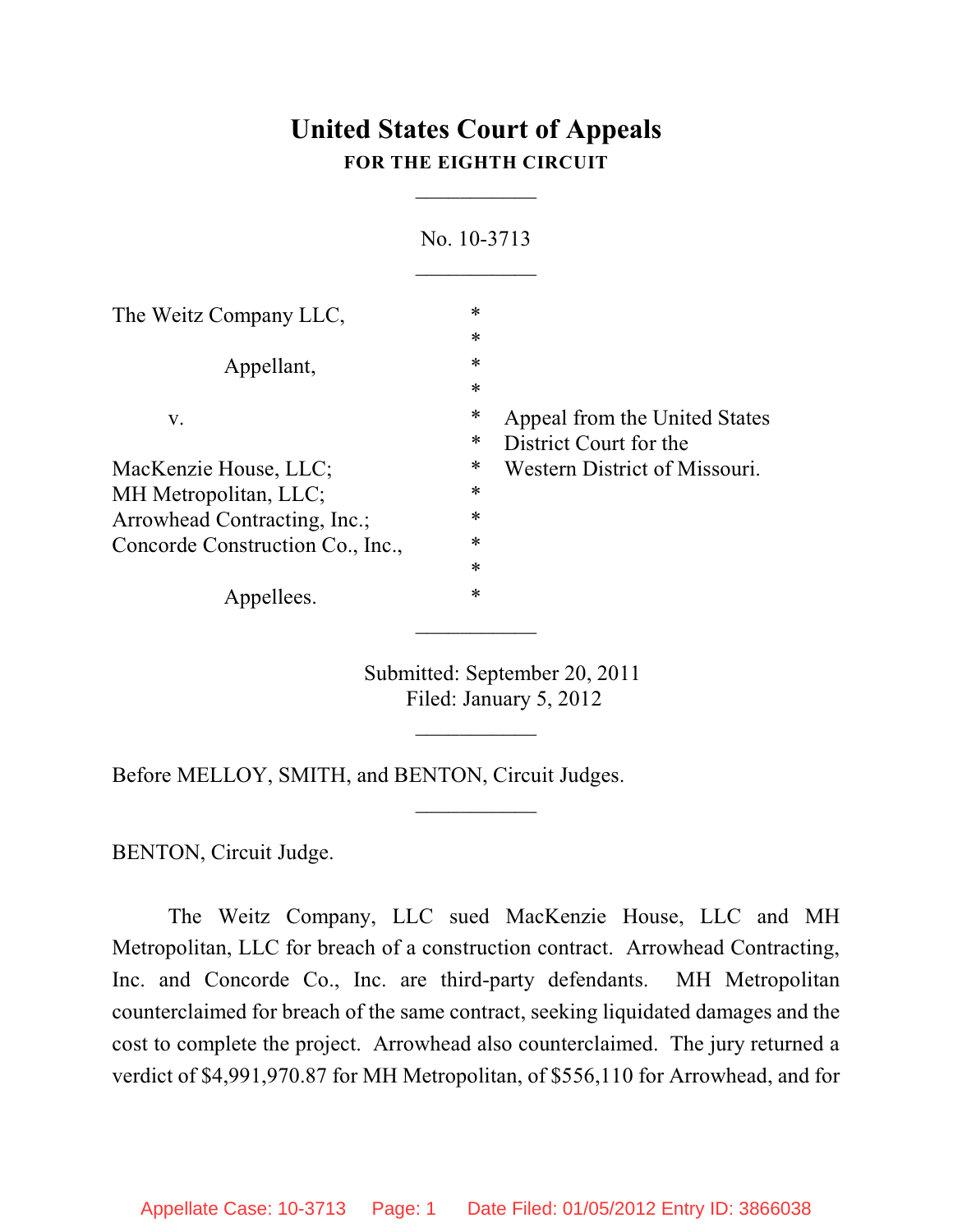Concorde on Weitz's claim. The district court<sup>1</sup> denied post-judgment motions. Weitz appeals. Jurisdiction being proper under 28 U.S.C. § 1291, this court affirms.<sup>2</sup>

I.

MacKenzie House was the developer of a multi-building apartment project known as the Metropolitan Apartments. MacKenzie was also the managing member of MH Metropolitan, the owner of the Apartments. MH Metropolitan hired Weitz as the general contractor. Weitz initially agreed to complete the project within 458 days for a maximum price of \$13,498,006. The time for completion was ultimately extended to 507 days, with the maximum price increased to \$14,401,609. Weitz subcontracted with Arrowhead and Concorde, among others.

Work on the Apartments was delayed. Weitz attributes the delays to its subcontractors. MH Metropolitan blames Weitz, asserting several material breaches, including failing to provide required lien waivers, allowing liens to be filed against the project, providing poor quality construction, and falsifying a pay application. MH Metropolitan contends it exercised its contractual right to withhold payment on two of Weitz's applications. Weitz stopped work on December 26, 2006. By then, the first Building of the project was four months late, and the entire project two months late. On January 18, 2007, MH Metropolitan terminated Weitz for cause, finishing the project without Weitz.

The next month, Weitz sued MacKenzie House and MH Metropolitan for the unpaid contract balances. MH Metropolitan counterclaimed for breach of contract, seeking liquidated damages and the cost to complete. According to MH

 $1$ <sup>The</sup> Honorable Ortrie D. Smith, United States District Judge for the Western District of Missouri.

 $2$ This opinion supercedes the opinion filed on December 8, 2011.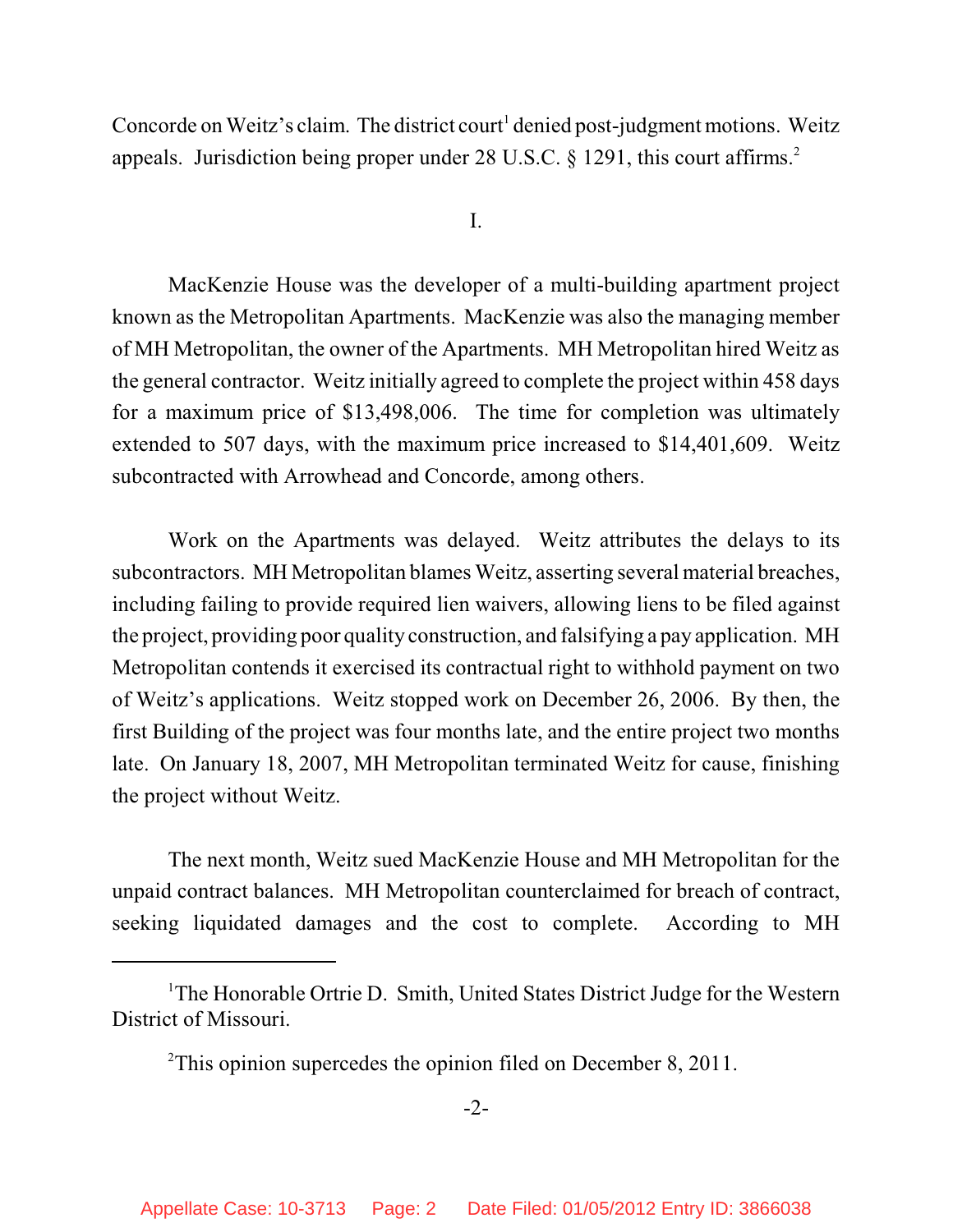Metropolitan, Weitz's mismanagement was cause to stop payment and cancel the contract. Weitz made third-party claims against Arrowhead and Concorde for their allegedly defective work, the cost to complete their work, and the delays they allegedly caused. Arrowhead counterclaimed for amounts due under its subcontract, arguing Weitz terminated it improperly.

The jury awarded MH Metropolitan liquidated damages of \$3,022,520 due to project delay, and \$1,969,450.87 for the cost of completion. The jury also awarded Arrowhead \$556,110, and found for Concorde. The district court denied postjudgment motions, entering judgment on the jury's verdict. Weitz appeals.

II.

Weitz contends that the district court erred as a matter of law in six ways by: not granting judgment as a matter of law against MH Metropolitan; excluding evidence of two other construction projects involving the parties; miscalculating the liquidated damages and completion costs; declining to enter judgment on Weitz's breach-of-contract claims against Arrowhead; not entering a default judgment against Concorde for failing to appear at trial; and ruling that MacKenzie House could not be vicariously liable for the acts of MH Metropolitan.

## A.

Weitz argues that the district court erred in failing to grant it judgment as a matter of law on MH Metropolitan's breach-of-contract claim.

This court reviews de novo a denial of a motion for judgment as a matter of law. *Chalfant v. Titan Distrib., Inc.*, 475 F.3d 982, 988 (8th Cir. 2007). Judgment as a matter of law is granted if "a party has been fully heard on an issue and there is no legally sufficient evidentiary basis for a reasonable jury to find for that party on

-3-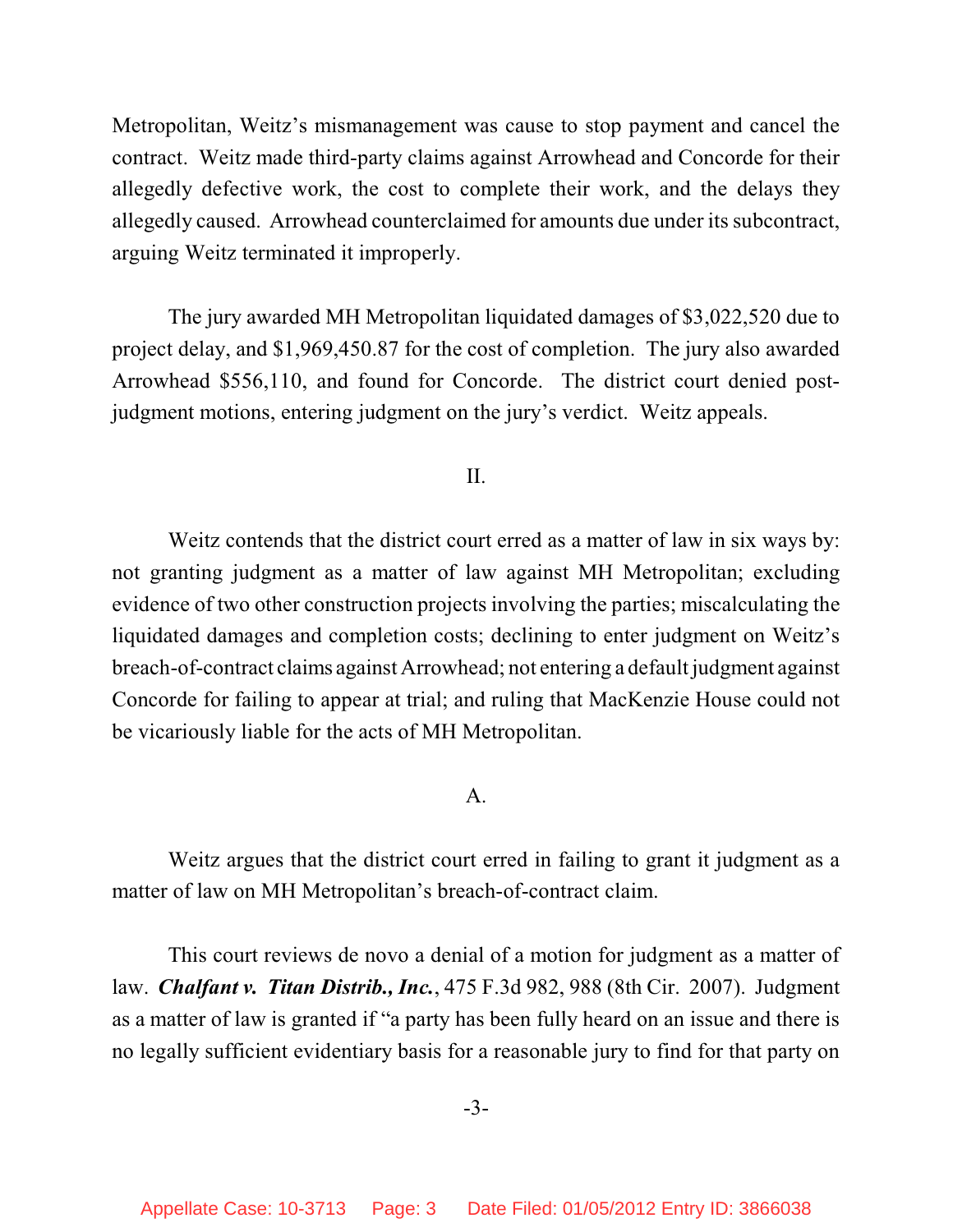that issue." **Fed. R. Civ. P. 50(a)(1)**. This court makes all reasonable inferences in favor of the nonmoving party and views the facts most favorably to that party. *Chalfant*, 475 F.3d at 988.

During the twelve-day trial, MH Metropolitan presented evidence that Weitz committed several material breaches — failing to provide the required lien waivers, allowing liens to be filed against the project, causing substantial delays in the project, completing poor quality construction, and falsifying a pay application. MH Metropolitan submitted testimony and videos showing Weitz's poor quality construction. The jury also heard that Weitz could not properly prepare, update, or follow its schedules, which contributed to delaying the project. The project architect concluded that Weitz breached the contract in at least these respects. The evidence at trial also established other breaches. As a result, MH Metropolitan exercised the contractual right to withhold payment and terminate Weitz for cause. As the jury instructions noted, to recover for breach of contract, a party must show its own substantial compliance with the contract. *Brockman v. Soltysiak*, 49 S.W.3d 740, 745 (Mo. App. 2001). Weitz alleges that it complied with the contract, but whether a contract has been substantially performed depends on the facts and circumstances of the particular case. *In re Estate of English*, 691 S.W.2d 485, 489 (Mo. App. 1985). The jury as fact finder resolved this issue against Weitz. *See Browning v. President River Boat Casino-Missouri, Inc.*, 139 F.3d 631, 634 (8th Cir. 1998) ("Appellate review of a jury verdict is extremely deferential"). There was a legally sufficient evidentiary basis for the jury's verdict. *See* **8th Cir. R. 47B**.

## B.

Weitz maintains that the district court incorrectly excluded evidence of two other construction projects — one ending in litigation<sup>3</sup> — involving the parties.

*Weitz Co. v. MH Washington*, 631 F.3d 510 (8th Cir. 2011). <sup>3</sup>

## -4-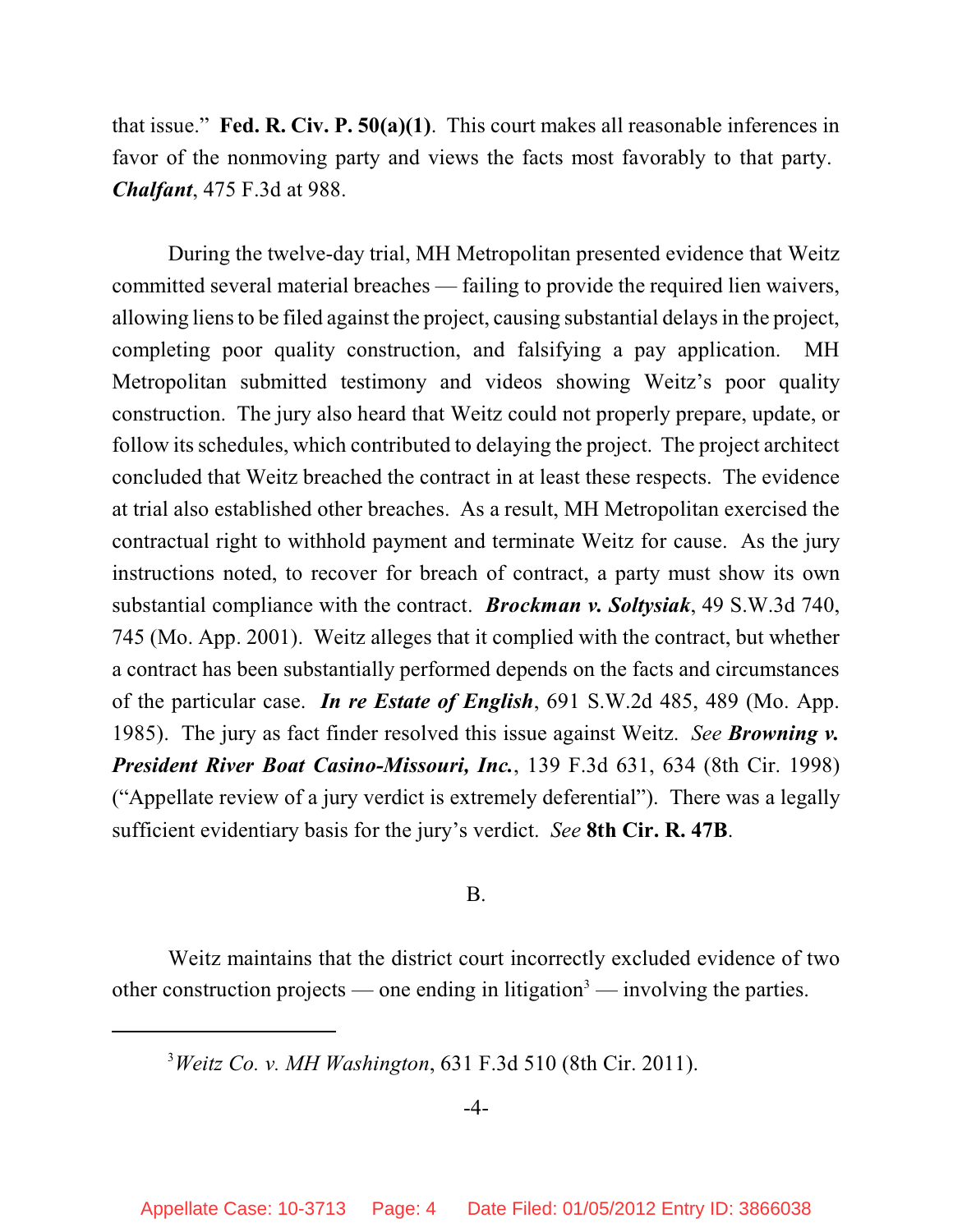This court respects the district court's "'wide discretion in admitting and excluding evidence, and its decision will not be disturbed unless there is a clear and prejudicial abuse of discretion.'" *McPheeters v. Black & Veatch Corp.*, 427 F.3d 1095, 1101 (8th Cir. 2005) (citation omitted). To warrant reversal, such a prejudicial abuse of discretion must also affect the substantial rights of a party. *Id.* Likewise, the denial of a motion for a new trial is reviewed for an abuse of discretion. *Chalfant*, 475 F.3d at 992. "The crucial determination 'is whether a new trial should have been granted to avoid a miscarriage of justice.'" *PFS Distrib. Co. v. Raduechel*, 574 F.3d 580, 589 (8th Cir. 2009) (citation omitted).

MacKenzie House was the developer on the two other projects Weitz references(other corporate entities MacKenzie House managed owned the projects). Even assuming that MH Metropolitan and MacKenzie House are one entity, however, evidence of prior or other acts "is not admissible to prove the character of a person in order to show conformity therewith." **Fed. R. Evid. 404(b).** "[P]rior acts include prior lawsuits." *Batiste-Davis v. Lincare, Inc.*, 526 F.3d 377, 380 (8th Cir. 2008). Evidence of prior or other acts "may, however, be admissible for other purposes, such as proof of motive, opportunity, intent, preparation, plan, knowledge, identity, or absence of mistake or accident." **Fed. R. Evid. 404(b).** This type of evidence is admitted only when one of these legitimate purposes is at issue in the case. *King v. Arens*, 16 F.3d 265, 268 (8th Cir. 1994); *Donald v. Rast*, 927 F.2d 379, 381 (8th Cir. 1991).

The only claims in this case are for breach of contract. The issue at trial was whether the parties complied with the contract. Proving a breach here does not put motive, intent, plan, or knowledge at issue. *See Unit Drilling Co. v. Enron Oil & Gas Co.*, 108 F.3d 1186, 1194 (10th Cir. 1997). Weitz argues that MH Metropolitan "opened the door" to the evidence, but points to no instance where MH Metropolitan focused on the other projects. In addition, the district court instructed the jury not to speculate about the previous projects and to decide the case solely on the law and the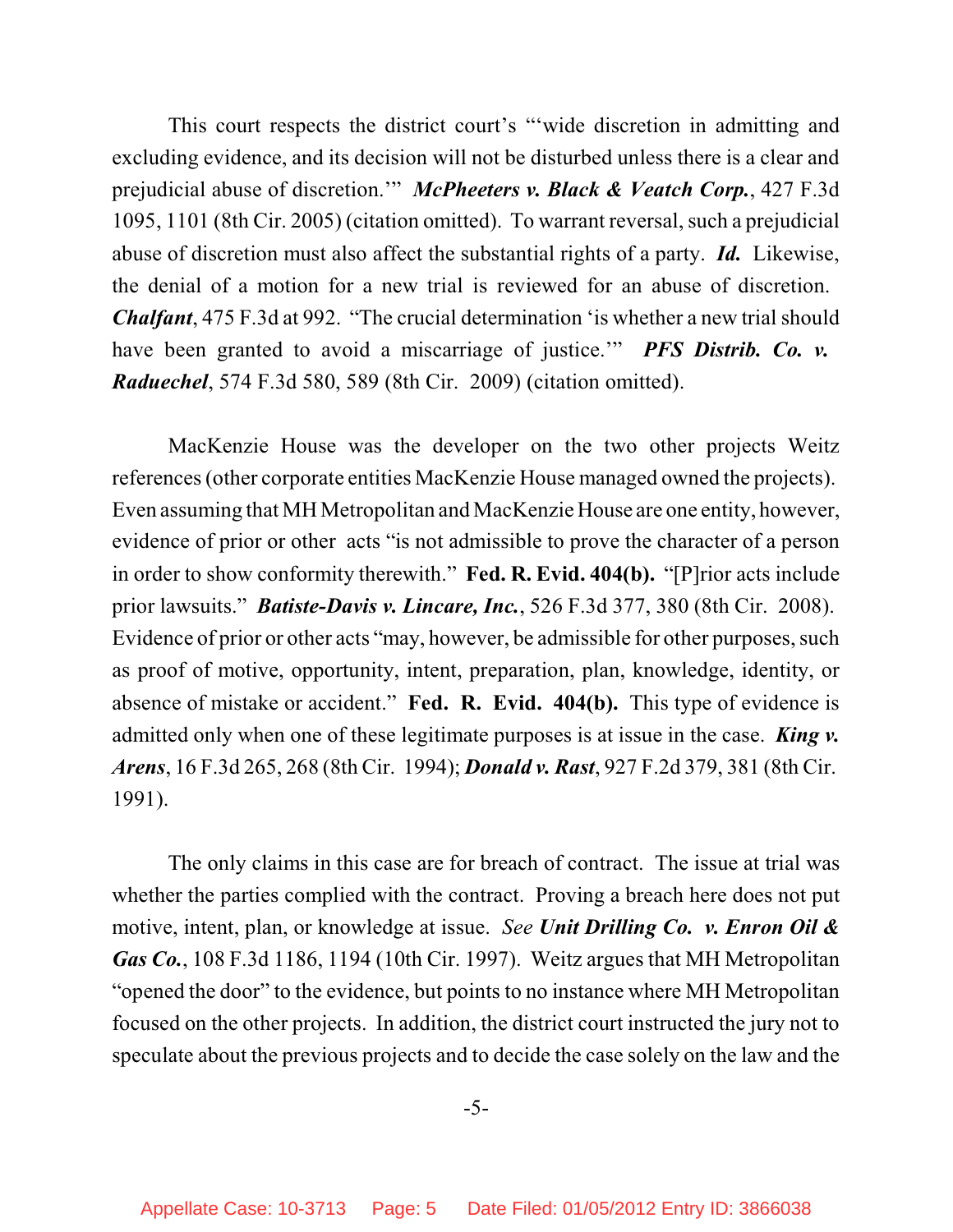evidence in this trial. In light of the instruction, the few instances where MH Metropolitan alluded to another project do not affect Weitz's substantial rights. The district court properly exercised its discretion in excluding the evidence of other projects.

C.

According to Weitz, the district court erred in miscalculating the liquidated damages and completion costs.

Weitz asserts that the liquidated damages clause is a penalty. The interpretation of a contract is a question of law, reviewed de novo. *Simeone v. First Bank N.A.*, 971 F.2d 103 (8th Cir. 1992). Here, the liquidated damages clause was a reasonable forecast of delay damages — as the parties agreed at the time of contracting — and isthus enforceable. *See Diffley v. Royal Papers, Inc.*, 948 S.W.2d 244, 246 (Mo. App. 1997); *Information Sys. & Networks Corp. v. City of Kansas City*, 147 F.3d 711, 714 (8th Cir. 1998) (applying Missouri law).

Weitz argues that the liquidated damages are overstated because they were measured based on the wrong number of buildings. The district court properly ruled that the parties' agreement is unclear about how many buildings should be used. Because of this ambiguity, the issue was properly submitted to the jury, and this court will not overturn their reasoned verdict. *See Graham v. Goodman*, 850 S.W.2d 351, 354 (Mo. banc 1993) ("The trial court must then determine fromthe evidence whether the surrounding circumstances are such that a fact issue exists for the jury to resolve."); *Fitch v. Doke*, 532 F.2d 115, 117 (8th Cir. 1976) ("Where, however, the contract is ambiguous, the meaning of its terms is to be determined by the jury in the light of the evidence of the surrounding circumstances and the practical construction of the parties."). *See generally Browning*, 139 F.3d at 634 ("Appellate review of a jury verdict is extremely deferential").

-6-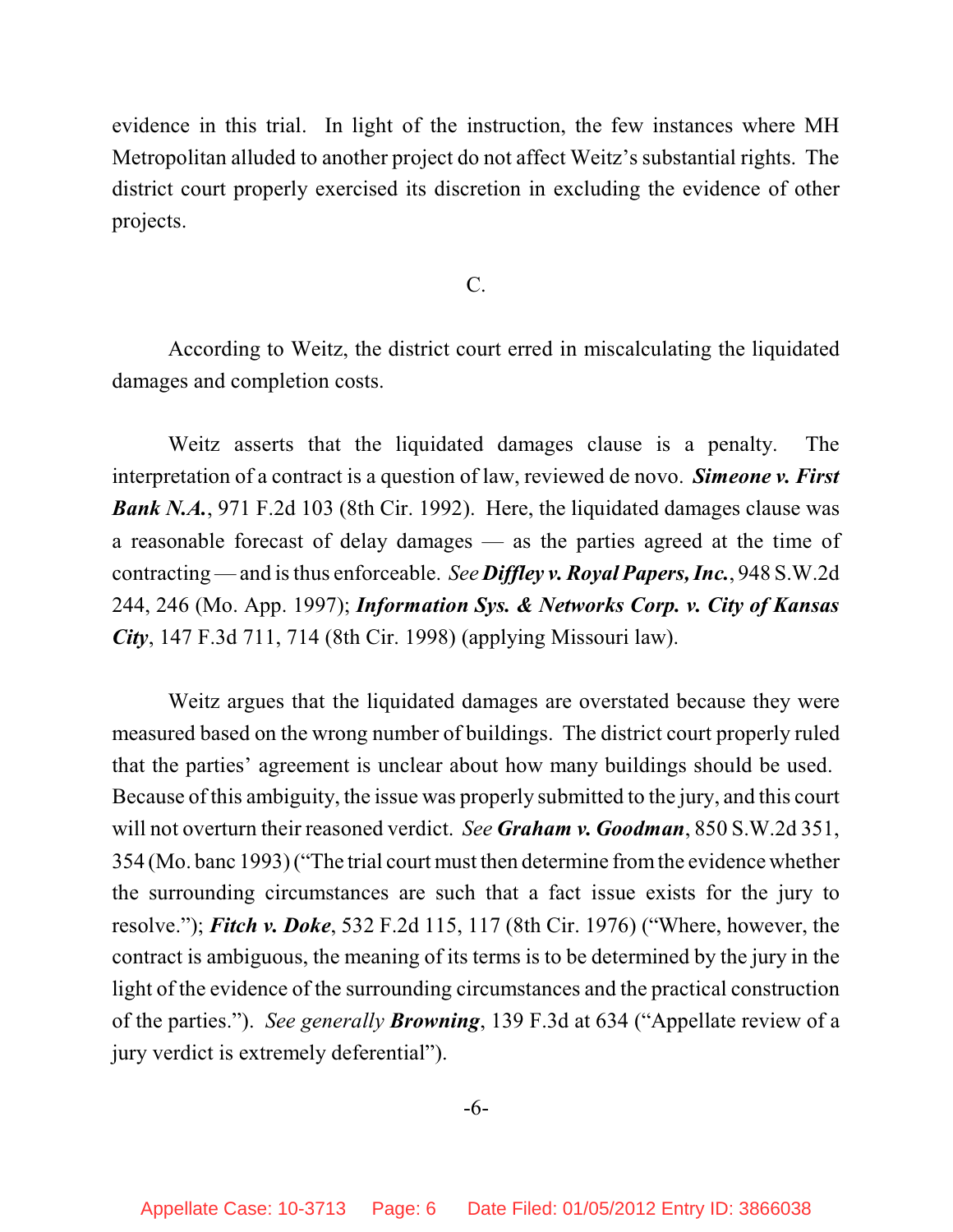Weitz seeks to apply a Missouri Supreme Court decision limiting liquidated damages for construction delay to the time *before* the owner removes the contractor from the project. *Moore v. Board of Regents*, 115 S.W. 6, 12-13 (Mo. 1908). The facts in *Moore* were different from those here: there, the project was not yet late when the owner terminated the contract. *Id.* at 12-13. More importantly, if faced with this case, the Missouri Supreme Court would not follow *Moore*. *See Gilstrap v. Amtrak*, 998 F.2d 559, 561 (8th Cir. 1993) ("Our task is fairly simple: if we find clear evidence that the [state] Supreme Court would not uphold [the prior decision], we shall not apply it to this case"). *Moore* relied on a New York case for the principle that liquidated damages are not the correct measure of damages when the contractor does not complete the project. *Gallagher v. Baird*, 66 N.Y.S. 759, 763 (App. Div. 1900). *Gallagher* actually stands for the proposition that the cost to complete is a better measure of damages when a contractor abandons the project before the contracted completion date. *Id.* at 762-63 ("There was no completion or attempt to complete, but an utter abandonment, and such [liquidated damages] clause was not intended to cover such a case, nor was provision made in the contract for such a contingency."). $\text{4}$  That conclusion does not resolve the calculation of liquidated damages in this case where the project is late when the owner terminates the contract.

Weitz also invokes a Missouri intermediate appellate case that acknowledges the divided authorities, but follows *Moore*. *Twin River Const. Co. v. Public Water Dist. No.* **6, 653 S.W.2d 682, 693-94 (Mo. App. 1983). Intermediate court decisions,** however, are not dispositive as to how a state's highest court would resolve a matter.

<sup>&</sup>lt;sup>4</sup>At any rate, other cases in New York allow liquidated damages against a contractor who abandons a project. *See generally* JayM. Zitter, Annotation, *Liability of Contractor who Abandons Building Project Before Completion for Liquidated Damages for Delay*, 15 **A.L.R. 5th** 376, §§ 4-5 (1993) (compiling two contrary lines of New York cases about whether the abandoning contractor can or cannot be held liable for liquidated damages for period of time reasonably necessary to complete project).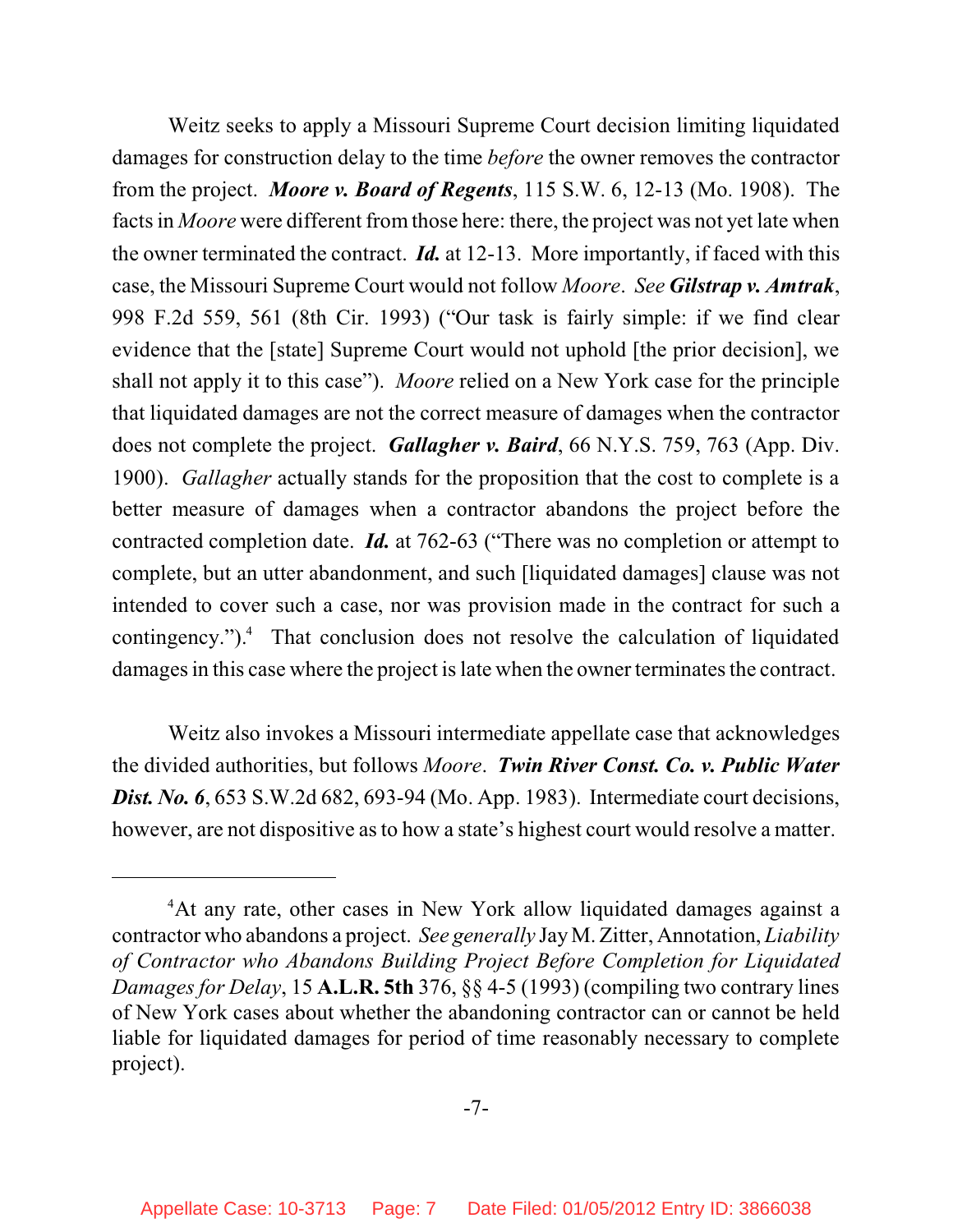*E.g.*, *Bogan v. General Motors Corp.*, 500 F.3d 828, 831 (8th Cir. 2007); *cf. Six Companies of California v. Joint Highway Dist. No. 13*, 311 U.S. 180, 188 (1940) (instructing federal appellate courts to follow intermediate state appellate court decisions when "there is no convincing evidence that the law of the State is otherwise."); *Washington v. Countrywide Home Loans, Inc.*, 2011 WL 3962831, \*3 (8th Cir. 2011) (noting intermediate appellate court decisions must be followed if they are the best evidence of the law). In the absence of guidance from the highest state court (or a statute on point), the federal court's task is to predict how the Missouri Supreme Court would rule if confronted with the issue today. *E.g.*, *Pennsylvania Nat'l Mut. Cas. Ins. Co. v. City of Pine Bluff*, 354 F.3d 945, 952 (8th Cir. 2004); *Maschka v. Genuine Parts Co.*, 122 F.3d 566, 573 (8th Cir. 1997). If the Missouri Supreme Court were to address the issue today, it would allow liquidated damages for a reasonable time after abandonment by the contractor or termination by the owner. *See Gilstrap*, 998 F.2d at 562 ("'[I]n an appropriate case, a federal court must not consider itself bound by old state court decisions if it is convinced by other persuasive data that the highest court of the state would [now] decide otherwise." (alteration in original) (citation and internal quotation marks omitted)).

Weitz contends that the contract precluded MH Metropolitan from claiming certain damages as part of the completion costs. "When a breach [in a construction contract] results from a combination of defective construction and a failure to complete the work, the owners' damages are calculated using the reasonable cost of reconstruction, repair, and completion in accordance with the contract." *Ernery v. Freeman*, 84 S.W.3d 529, 536 (Mo. App. 2002); *see also Information Systems*, 147 F.3d at 713 (applying Missouri law). Weitz would categorize some of MH Metropolitan's damages as "delay damages" and "theft and property damages" that the contract bars MH Metropolitan from recovering. MH Metropolitan responds that the damages are in fact costs to complete incurred when it became the contractor on the project. The district court correctly decided that these are issues of fact for the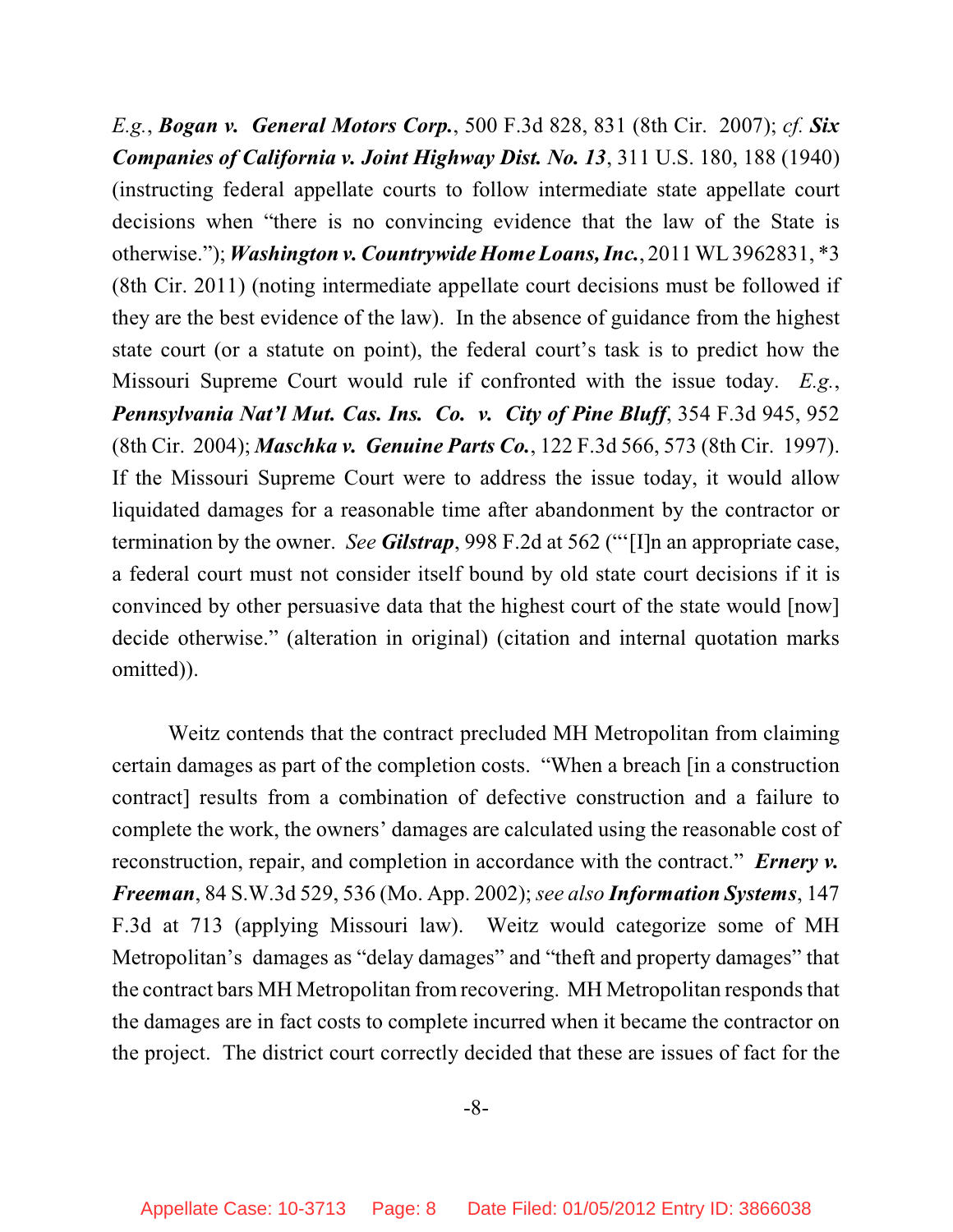jury. The jury rejected Weitz's damages arguments, and this court will not overturn its reasoned verdict. *See Browning*, 139 F.3d at 634 ("Appellate review of a jury verdict is extremely deferential").

D.

Weitz claims that the district court should have entered judgment as a matter of law for it on the breach-of-contract claims against Arrowhead.

This court reviews de novo a denial of a motion for judgment as a matter of law and grants it if "a party has been fully heard on an issue and there is no legally sufficient evidentiary basis for a reasonable jury to find for that party on that issue." *Chalfant*, 475 F.3d at 988; **Fed. R. Civ. P. 50(a)(1)**. This court makes all reasonable inferences in favor of the nonmoving party and views the facts most favorably to that party. *Chalfant*, 475 F.3d at 988.

Weitz largely reargues its version of the facts. On each point, there was sufficient evidence to reject Weitz's position. The jury was entitled to credit Arrowhead's evidence that Weitz committed the first material breach and did not substantially perform its agreement with Arrowhead, excusing Arrowhead from performance. After receiving the evidence, the jury chose — as it was entitled to do — to reject Weitz's evidence. This court finds a legally sufficient evidentiary basis for that choice. *See* **8th Cir. R. 47B**.

E.

Weitz asserts that the district court erred in refusing to enter a default judgment against Concorde when it failed to appear at trial, or in the alternative, refusing to grant Weitz judgment as a matter of law on its claims against Concorde. This court

-9-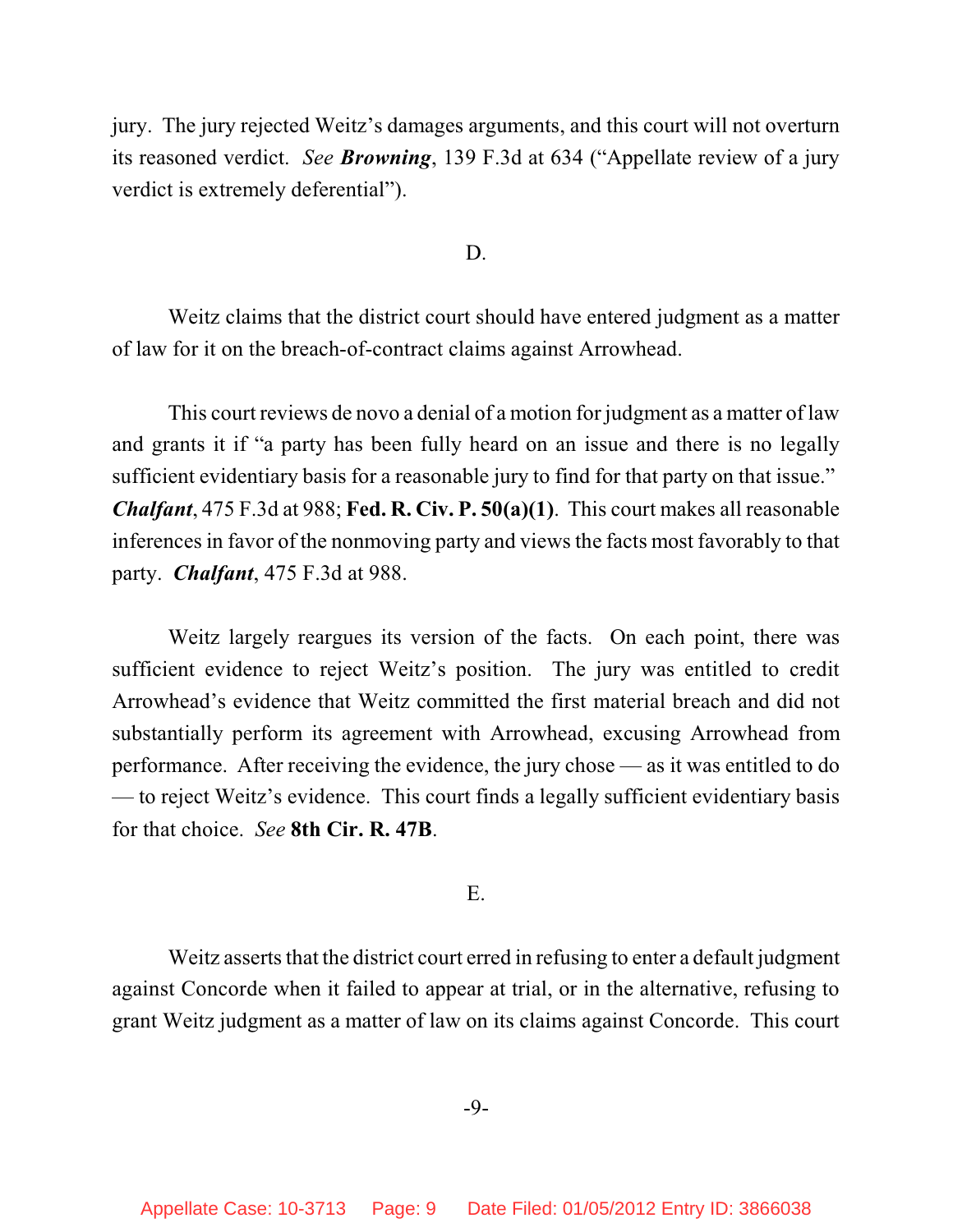reviews decisions on default judgments for abuse of discretion. *Forsythe v. Hales*, 255 F.3d 487, 490 (8th Cir. 2001).

Concorde was represented by counsel for much of the litigation — filing an answer, complying with all pretrial orders, and responding to all discovery requests and dispositive motions. By these acts, particularly by filing an answer, Concorde did defend, and the district court was not required to enter a default judgment against it. *See United States v. Harre*, 983 F.2d 128, 130 (8th Cir. 1993) ("Because [the party] filed an answer . . . he indicated a desire to defend against the action."); *cf. Ackra Direct Marketing Corp. v. FingerhutCorp.*, 86 F.3d 852, 857 (8thCir. 1996) (stating it is within the district court's discretion to enter default judgment even after filing of answer if party's later conduct includes 'willful violations of court rules, contumacious conduct, or intentional delays.' (citation omitted)). About two and a half weeks before trial, Concorde's attorneys moved to withdraw; the court granted the motion on January 13, 2010. On the morning of January 25, when trial began, Concorde was not represented by counsel. The district court denied Weitz's motion for a default judgment, and Weitz — unopposed — submitted its claims against Concorde to the jury. Choosing not to appear for trial — especially after defeating motions to dismiss a counterclaim — does not necessarily constitute the "willful violation" of court rules that places a defendant in default. *See Harre*, 983 F.2d at 130. (Default judgment for failure to defend is appropriate when the party's conduct includes "willful violations of court rules, contumacious conduct, or intentional delays."). The jury rejected Weitz's claims, and the district court properly allowed that decision to stand. *Cf. Pfanensteil Architects, Inc. v. Chouteau Petroleum Co.*, 978 F.2d 430, 433 (8th Cir. 1992) ("When there are multiple defendants who may be jointly and severally liable for damages alleged by plaintiff, and some but less than all of those defendants default, the better practice is for the district court to stay its determination of damages against the defaulters until plaintiff's claim against the nondefaulters is resolved. . . . to avoid the problems of dealing with inconsistent damage determinations . . . .")

-10-